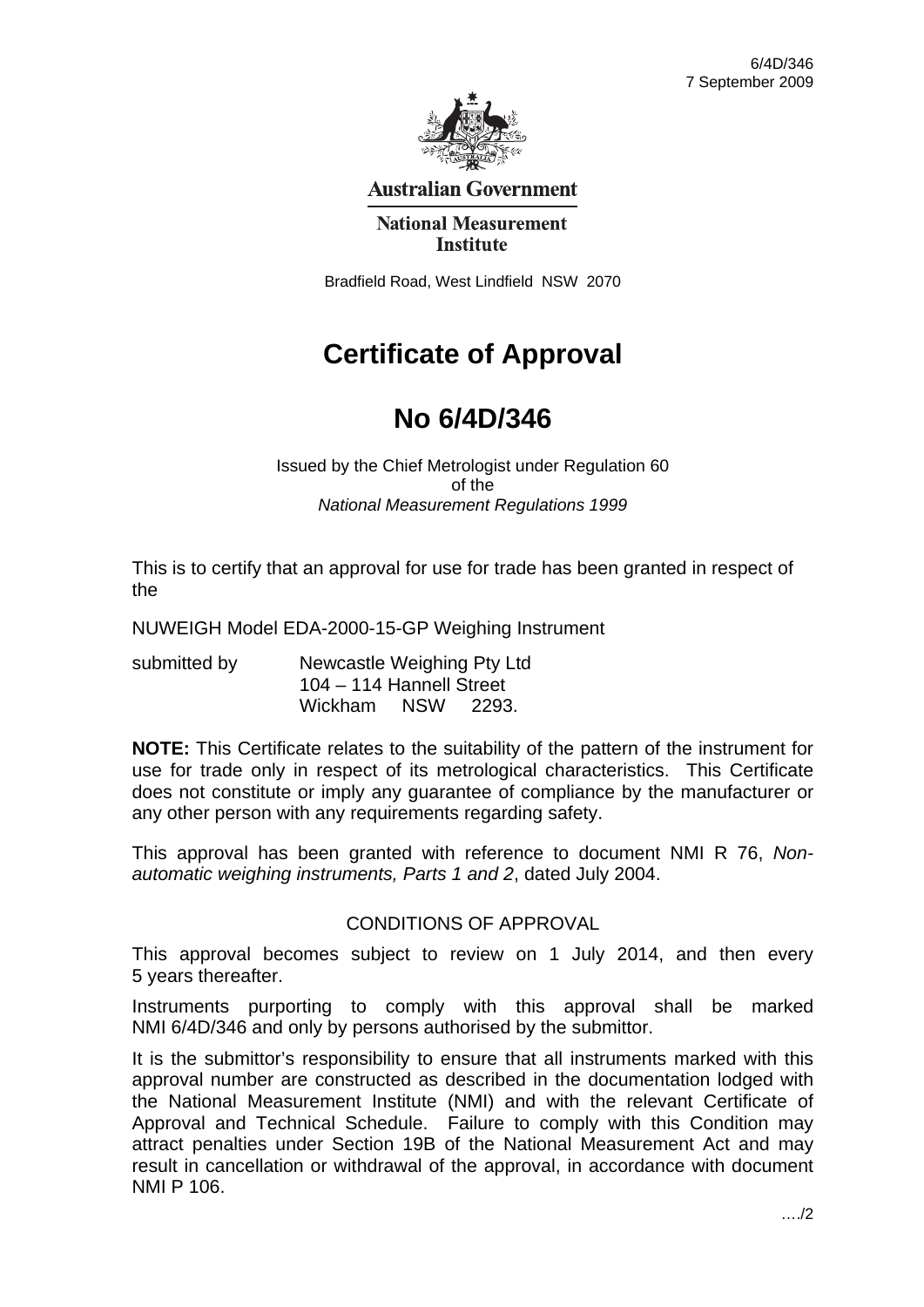#### Certificate of Approval No 6/4D/346 **Page 2** Page 2

The National Measurement Institute reserves the right to examine any instrument or component of an instrument purporting to comply with this approval.

Auxiliary devices used with this instrument shall comply with the requirements of General Supplementary Certificate No S1/0/A.

# **Special Condition of Approval:**

Certain aspects of this instrument (in particular label and ticket formats) are able to be configured by the user. Whilst the National Measurement Institute believes that acceptable label and ticket formats can be achieved for typical basic sales modes, it is also possible for the instrument to be configured to produce unacceptable formats, and use of some formats may be inappropriate for different sales modes. It is the responsibility of the user to ensure that acceptable and appropriate formats are used in any particular situation.

# DESCRIPTIVE ADVICE

**Pattern:** approved 1 June 2008

A NUWEIGH model EDA-2000-15-GP class **ID** non-automatic multi-interval self-indicating price-computing weighing instrument with a maximum capacity of 15 kg.

**Variants:** approved 4 September 2008

- 1. A model EDA-2000-15-GN multi-interval instrument.
- 2. Certain single interval instruments of the EDA-2000 series in various capacities.

Technical Schedule No 6/4D/346 describes the pattern and variants 1 & 2.

### FILING ADVICE

The documentation for this approval comprises:

 Certificate of Approval No 6/4D/346 dated 7 September 2009 Technical Schedule No 6/4D/346 dated 7 September 2009 (incl. Test Procedure) Figures 1 to 4 dated 7 September 2009

Signed by a person authorised by the Chief Metrologist to exercise his powers under Regulation 60 of the *National Measurement Regulations 1999*.

 $\frac{1}{\sqrt{2}}$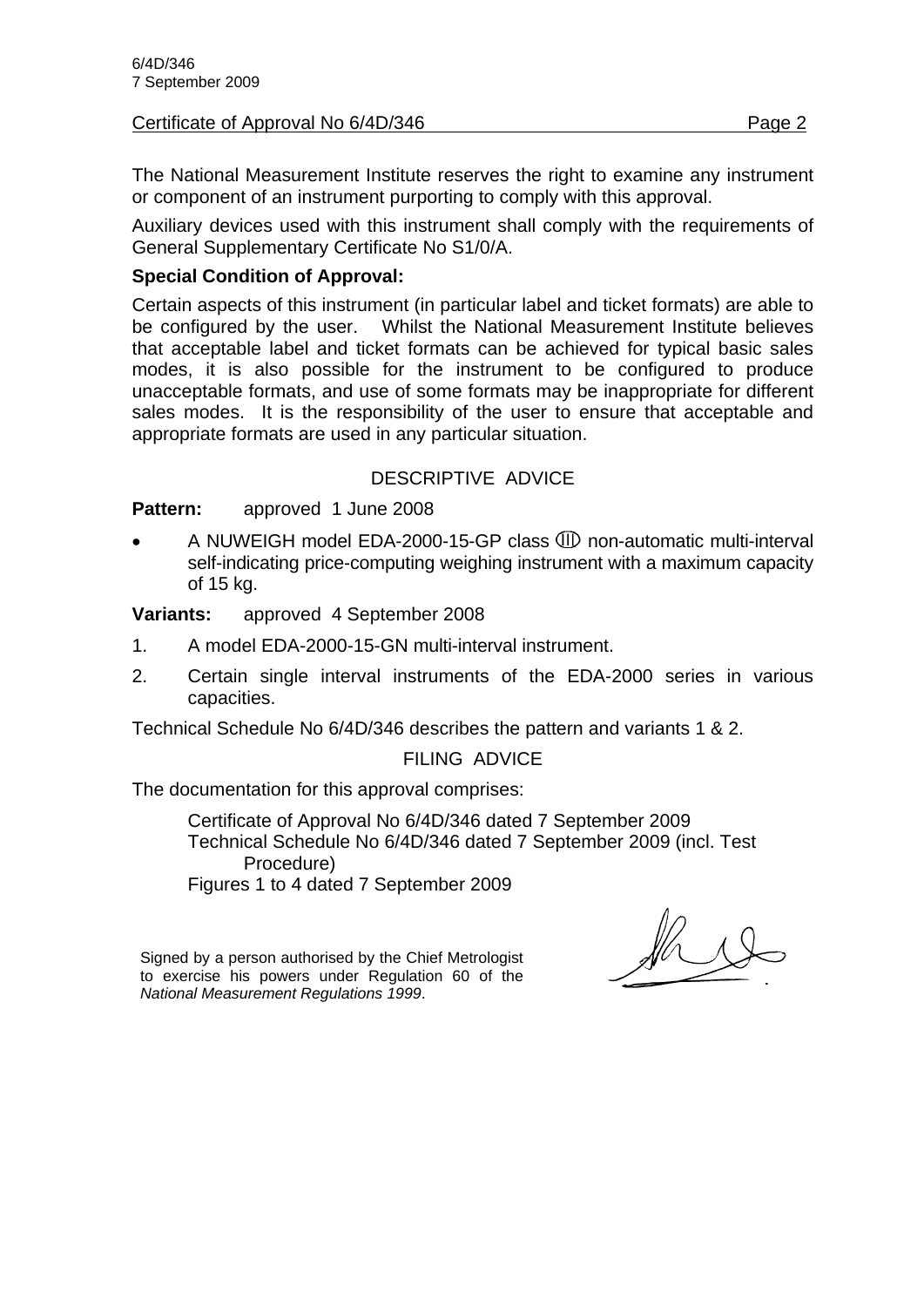# TECHNICAL SCHEDULE No 6/4D/346

**Pattern:** NUWEIGH Model EDA-2000-15-GP Weighing Instrument

**Submittor:** Newcastle Weighing Pty Ltd 104 – 114 Hannell Street Wickham NSW 2293

### **1. Description of Pattern**

A NUWEIGH model EDA-2000-15-GP class **W** non-automatic multi-interval selfindicating price-computing weighing instrument (Figure 1) with a verification scale interval  $e_1$  of 0.002 kg up to 6 kg and with a verification scale interval  $e_2$  of 0.005 kg from 6 kg to 15 kg.

Instruments are fitted with a column-mounted, double-sided display, one display for the operator and one for the customer, including a seven-segment vacuum fluorescent type display (VFD) for weight, unit price and price information, and a dot matrix liquid crystal display (LCD) for additional information such as PLU (product-look-up) description and preset tare value.

An integral label printer is fitted (refer to the Special Condition of Approval).

Instruments have unit price to \$9999.99/kg, price to \$9999.99, a PLU facility, and may be fitted with output sockets (output interfacing capability) for the connection of peripheral and/or auxiliary devices.

The instrument operates from mains AC power.

### **1.1 Zero**

A zero-tracking device may be fitted.

The initial zero-setting device has a nominal range of not more than 20% of the maximum capacity of the instrument.

The instrument has a semi-automatic zero setting device with a nominal range of not more than 4% of the maximum capacity of the instrument.

### **1.2 Tare**

A semi-automatic subtractive tare device of up to 5.998 kg capacity may be fitted. A pre-set subtractive tare device of the same capacity for PLU function only may also be fitted.

#### **1.3 Networking**

A number of instruments may be connected in a network to share common PLU data, and to accumulate and retrieve management information.

In addition, the network may be interfaced with a computer for the collection of management data, or the downloading of PLU data.

Note: The weighing and price computing functions of each weighing instrument in the network are independent, and the removal, repair or replacement of a particular weighing instrument does not necessitate re-verification of any other weighing instrument in the network.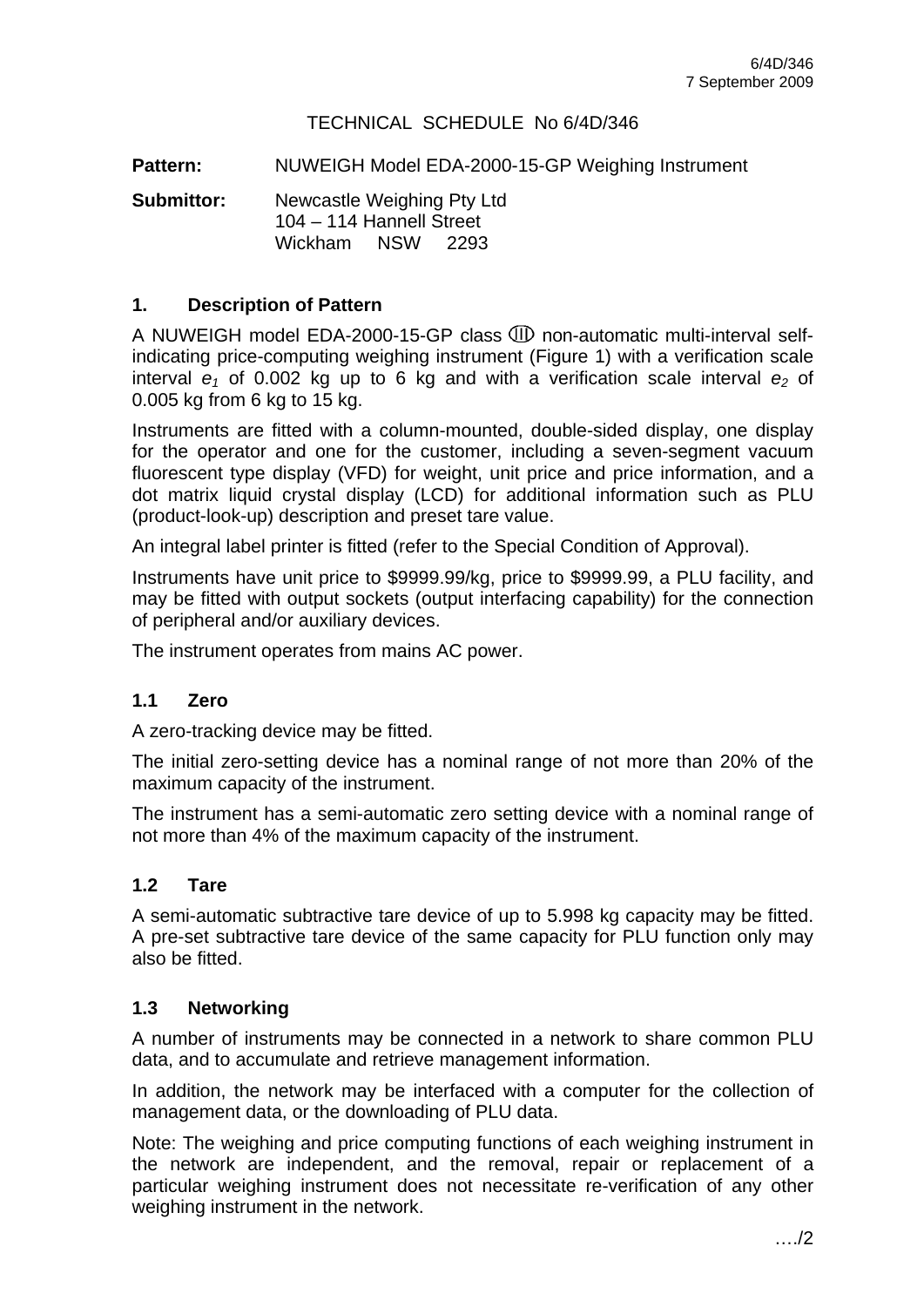# Technical Schedule No 6/4D/346 **Page 2**

# **1.4 Levelling**

The instrument is provided with adjustable feet and adjacent to the level indicator is a notice advising that the instrument must be level when in use.

# **1.5 Display Check**

A display check is initiated whenever power is applied.

# **1.6 Verification/Certification Provision**

Provision is made for the application of a verification/certification mark.

# **1.7 Sealing Provision**

Provision is made for sealing of the instrument by all of the methods detailed below:

- a) Use of a destructible adhesive label to cover the hole which provides access to the 'span switch' – see Figure  $2(a)$ .
- b) Use of a destructible adhesive label to cover the hole which provides access to a screw which holds together the two halves of the instrument casing – see Figure 2(b). Before sealing ensure that the screw is in place.
- c) Use of a lead and wire or similar type seal to secure the two halves of the instrument casing – see Figure 2(c).

# **1.8 Descriptive Markings**

Instruments carry the following markings:

| Manufacturer's mark, or name written in full | <b>Newcastle Weighing Services</b> |    |
|----------------------------------------------|------------------------------------|----|
| Indication of accuracy class                 | ЗЮ                                 |    |
| Pattern approval mark for the instrument     | NMI 6/4D/346                       |    |
| Maximum capacity                             | $Max$ / g or kg                    | #1 |
| Minimum capacity                             | <i>Min</i> g or kg                 | #1 |
| Verification scale interval                  | $e =$ / g or kg                    | #1 |
| Maximum subtractive tare                     | $T = -$ g or kg                    | #2 |
| Serial number of the instrument              |                                    |    |

- #1 These markings are also shown near the display of the result if they are not already located there.
- #2 This marking is required if *T* is not equal to *Max*.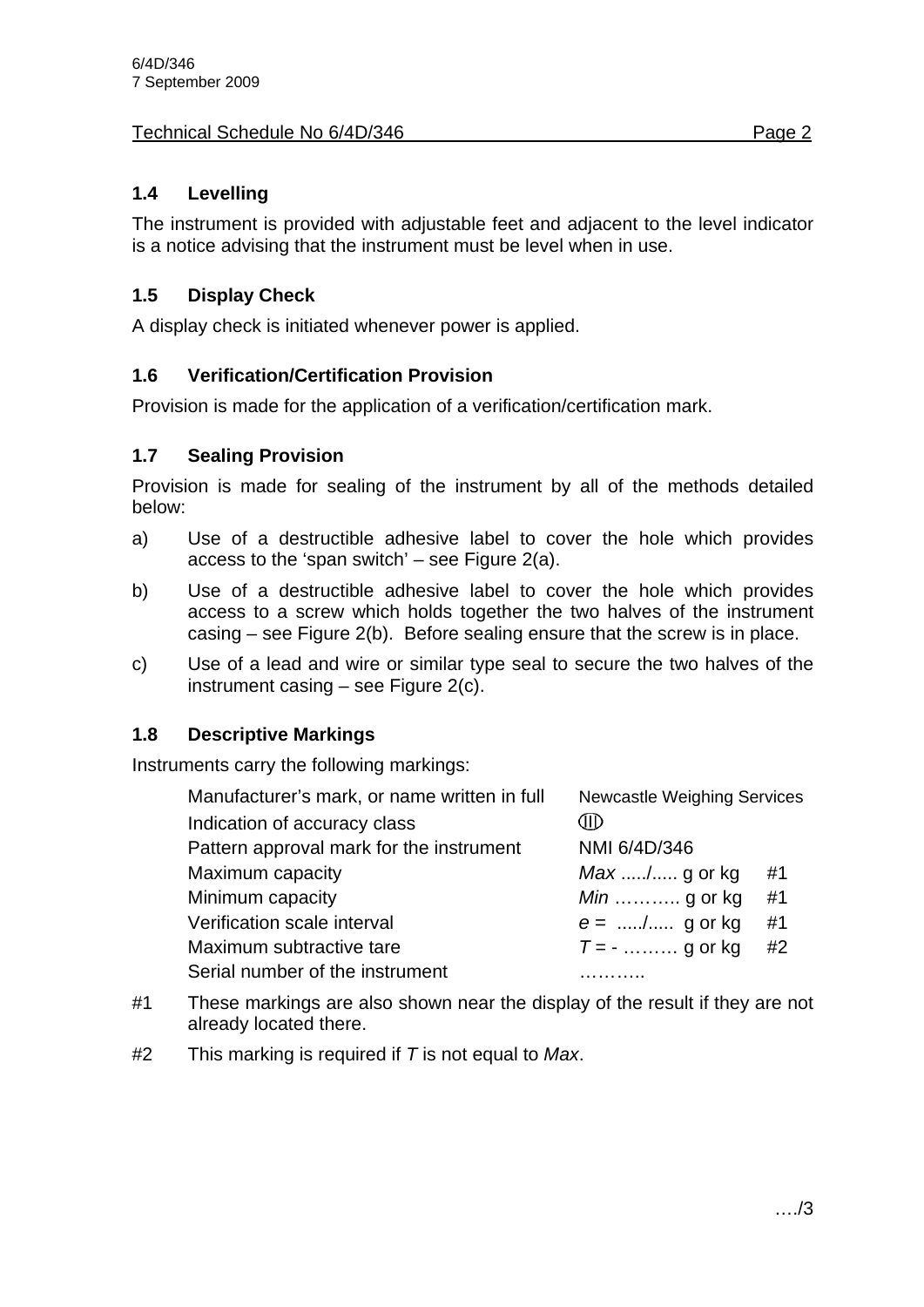## **2. Description of Variants**

## **2.1 Variant 1**

The Nuweigh model EDA-2000-15-GN (Figure 3), which is similar to the pattern, but which has the instrument displays incorporated within the body of the instrument. The instrument has a printer for label or ticket (receipt) printing.

Provision is made for sealing of the instrument by:

- a) Use of a lead and wire or similar type seal to seal access to the 'span switch' – see Figure 4; and
- b) Use of a destructible adhesive label to cover the hole which provides access to a screw which holds together the two halves of the instrument casing – see Figure 4. Before sealing ensure that the screw is in place.

### **2.2 Variant 2**

The Nuweigh EDA-2000 series instruments as single range instruments of certain capacities.

- a) The model EDA-2000-06-… (#) instruments with either:
	- maximum capacity of 6 kg and verification scale interval of 0.001 kg; or
	- maximum capacity of 6 kg and verification scale interval of 0.002 kg.

The maximum semi-automatic and pre-set tare capacity is 3 kg.

- b) The model EDA-2000-15-… (#) instruments with either:
	- **EXECUTE:** maximum capacity of 12 kg and verification scale interval of 0.002 kg (with maximum semi-automatic and pre-set tare capacity of 6 kg); or
	- maximum capacity of 15 kg and verification scale interval of 0.005 kg (with maximum semi-automatic and pre-set tare capacity of 7.5 kg).
- c) The model EDA-2000-30-… (#) instruments with either:
	- **EXECT** maximum capacity of 30 kg and verification scale interval of 0.005 kg; or
	- maximum capacity of 30 kg and verification scale interval of 0.01 kg.

The maximum semi-automatic and pre-set tare capacity is 15 kg.

(#) Any of the EDA-2000 series instruments may have the features described for the pattern or variant 1, in which case the model number has a -GP or -GN suffix, as appropriate.

### TEST PROCEDURE

Instruments should be tested in accordance with any relevant tests specified in the Uniform Test Procedures.

### **Maximum Permissible Errors**

The maximum permissible errors are specified in Schedule 12 of the *National Measurement Regulations 1999*.

For multi-interval instruments with verification scale intervals of  $e_1$ ,  $e_2$  ..., apply  $e_1$ for zero adjustment, and maximum permissible errors apply  $e_1$ ,  $e_2$  ..., as applicable for the load.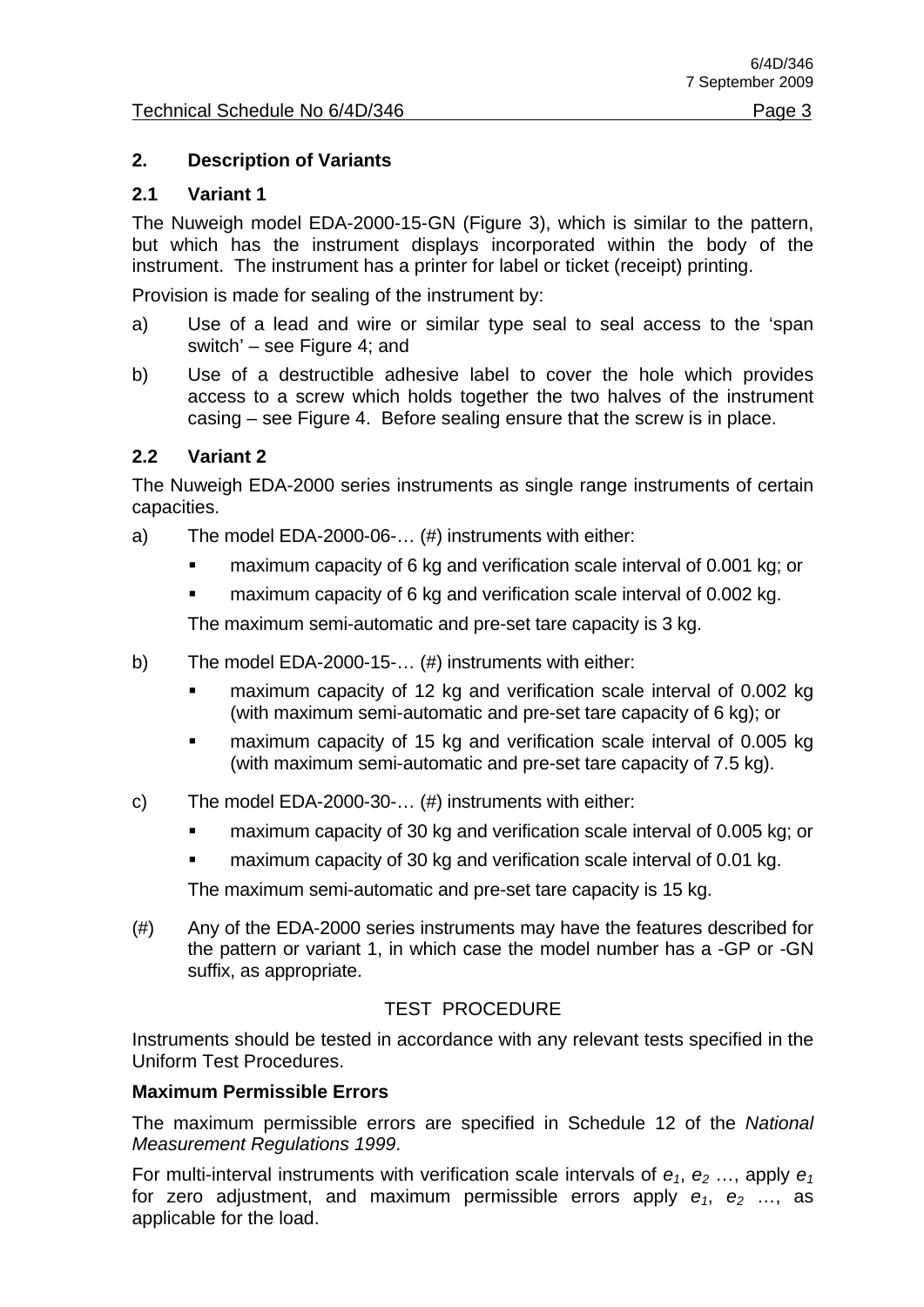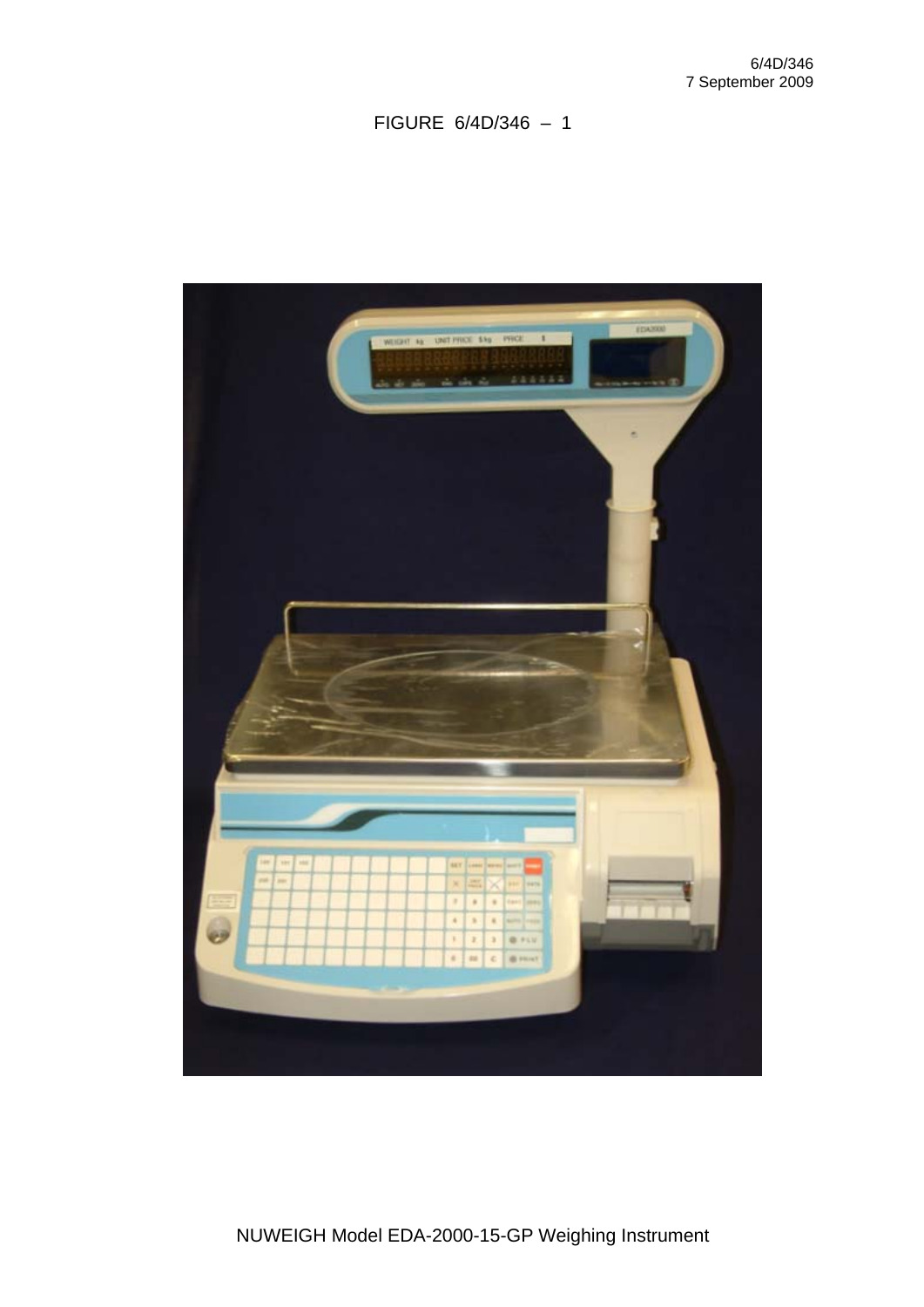

(a)



(b)



(c)

Model EDA-2000-15-GP – Typical Sealing Arrangements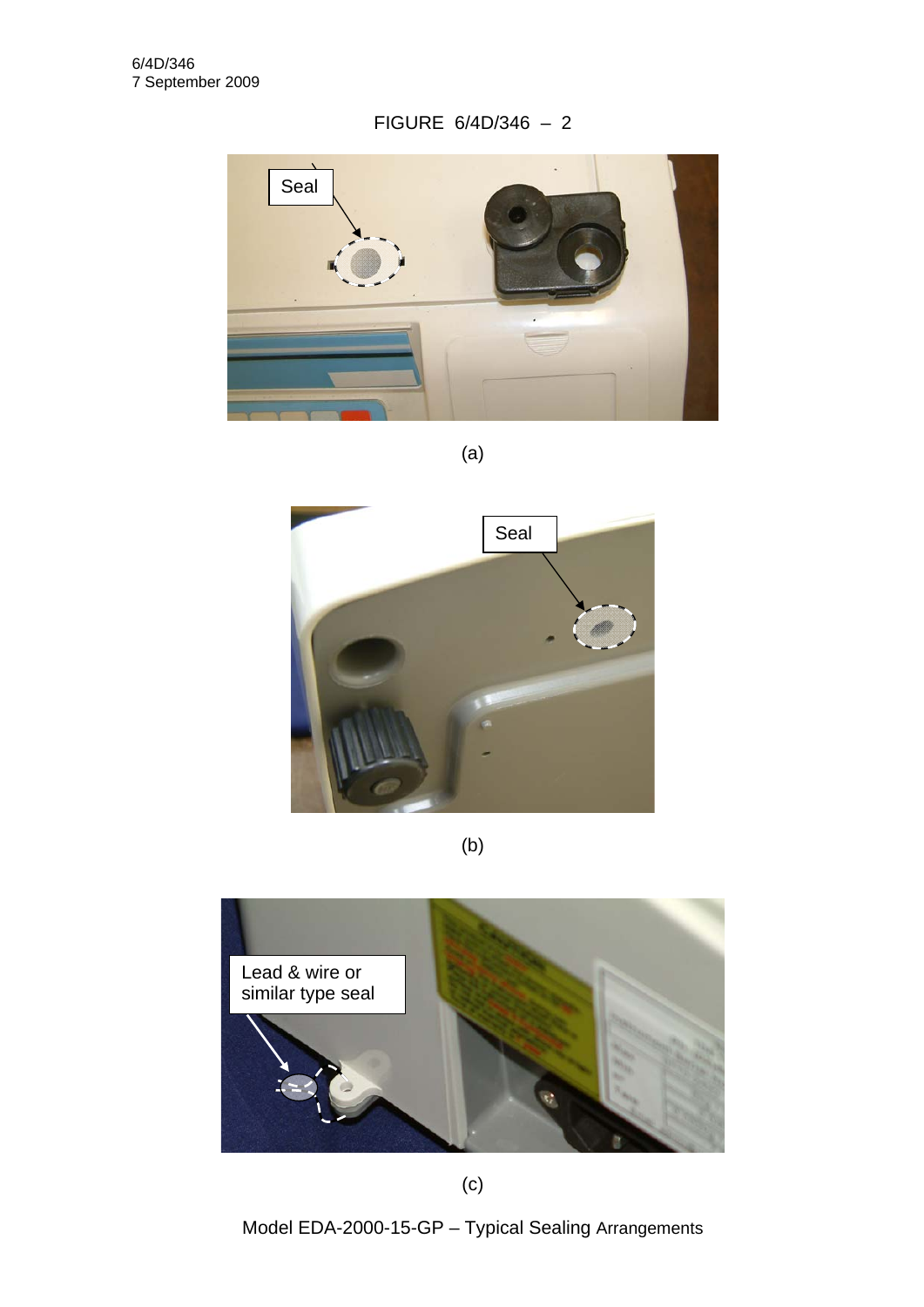